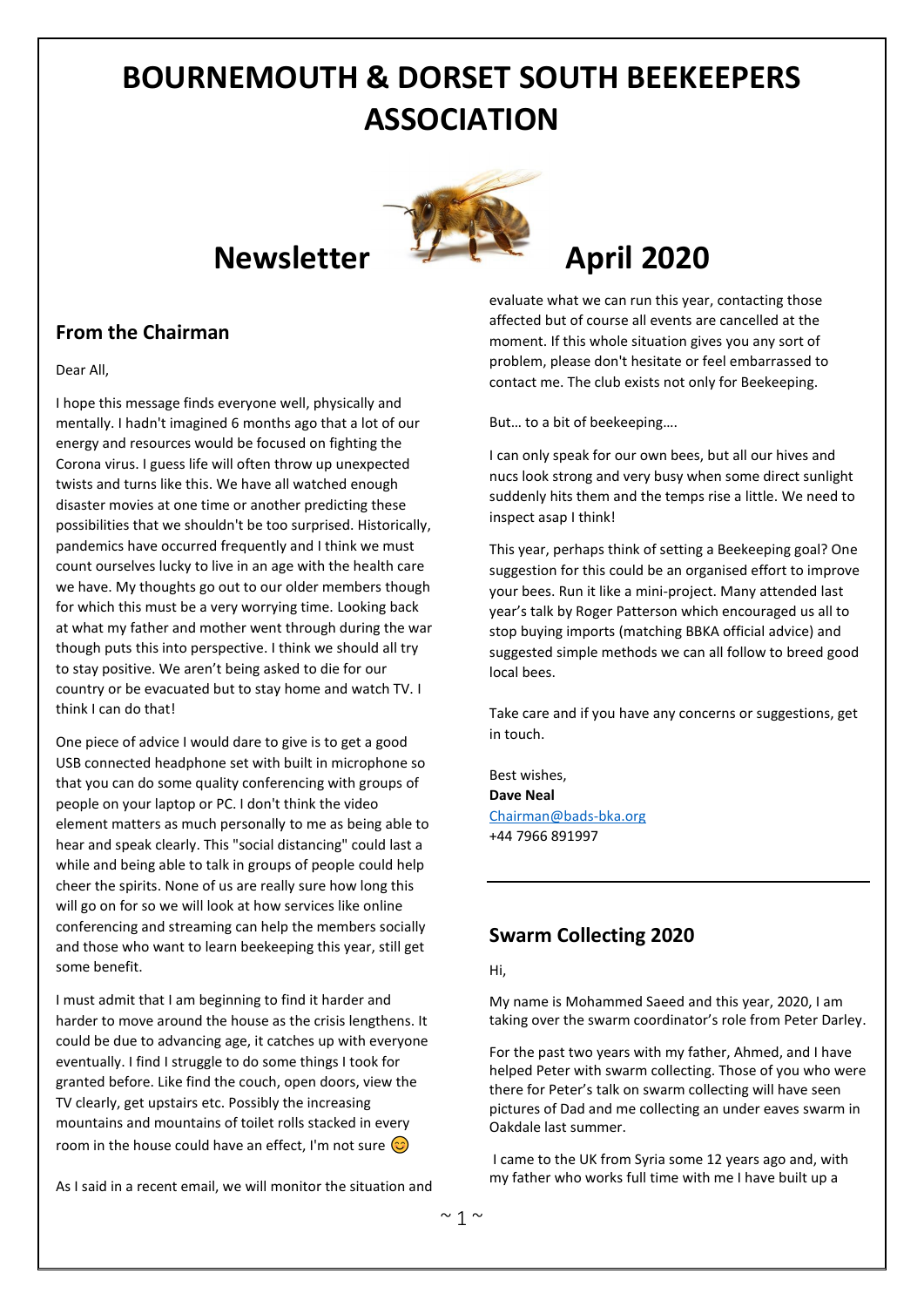local building company. I am now married with a one year old little boy named Ahmed, after Dad. In Syria Dad was a semi commercial beekeeper and is the definitely the bee expert.

Peter had some 186 bee calls in 2019, so I know that I will be busy; however, being self-employed and with my own transport, I can attend calls as necessary. Thirty percent of last year's calls were for bumble bees and Peter is happy for me to pass on those calls for him to deal with, so that will lighten the load somewhat.

I live in Bournemouth and have an out apiary near St Leonards, and Dad and I have some twenty hives there with plenty of space, so the temporary housing of collected swarms before passing them onto members will not be a problem.

I also know that I will have the support of eight other BADS beekeepers who have joined the 'swarm collectors' band and am looking forward to an interesting and fruitful summer.

If you wish to contact me my mobile number is 07977 900300

Best Wishes and a happy beekeeping summer.

**Mohammed**

**Swarming on the left hand hive but not on the right …**





### **Swarming – Some personal views by Paul**

1. The first most important point, **"NEVER"** destroy all queen cells until you are "**VERY"** certain they are not required. You can end up with a queen less colony. Which cannot produce a new queen.

2. Swarming is the natural way of replacing colonies which have died out or increasing the colonies in any area

3. Read "SWARMING" by Mr L. E, Snelgrove. This book was written in the 1940's and is still very readable today. It was published by Miss I Snelgrove and the family continued this practice. . There are a lot of copies about, including our library. He also wrote "Queen Rearing" and "The Introduction of Queen Bees".

4. If your colony came to you as a swarm it is more likely to swarm in the future. Not all colonies are the same

5. Understand the biology of a honey bee colony and the swarm at this time. A lot can be "read" from looking into the colony at you see what is going on at this time.

6. The artificial swarm is a good start. Most books include this method. Most times you will end up with a second colony

7. Early in the season give the queen plenty of space to lay. Put supers on early so the bees have room to store in coming honey. You can remove the queen excluder until the middle of June. Make sure the Queen is below the queen excluder when putting it back.

8. Many beekeepers buy a Buckfast Queen the year before. They are expensive but very worthwhile. Their colonies are very gentle and productive. They need a large brood box, Langstroth Jumbo or 14 X 12. They produce large honey crops. They can be purchased from Denmark or there are some British producers.

9. talking to other members of our association should be worthwhile. Most beekeepers like to talk!! And that includes me.

10. If all the above else fails, there is always next year, or even give up until next year!! The bees will usually put it right.

11. About half of your colonies will swarm each year if you do nothing.

Enjoy your beekeeping

**Paul Mann**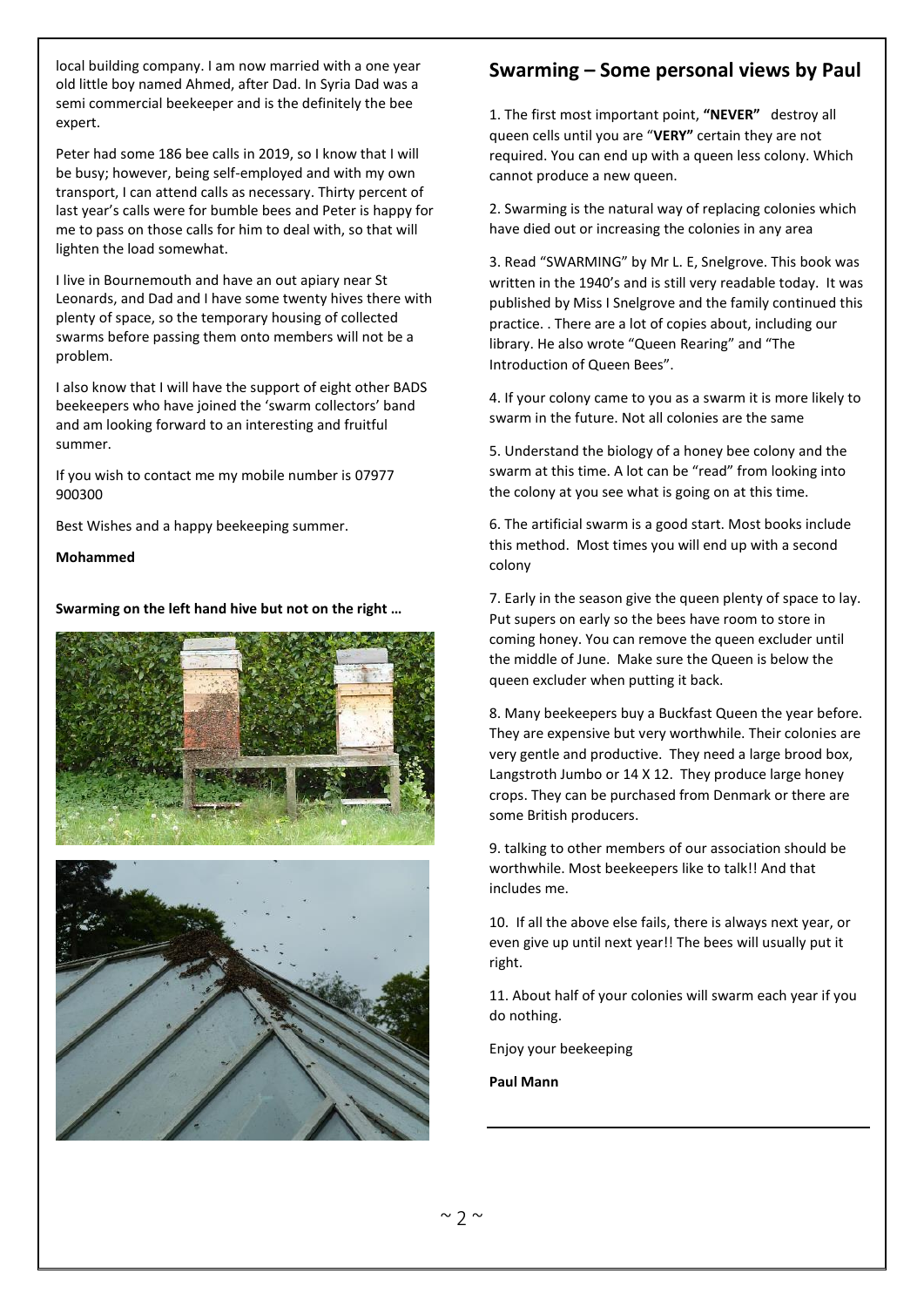### **Education**

Valuable sources of information coming from the speakers at the National Honey Show …

Lecture videos from 2019 and plenty of relevant lectures from previous years …. <https://www.honeyshow.co.uk/lecture-videos.php>

**------------------------------------------**

### **Membership and Social Events**

#### **Anne wrote this article before the dramatic ramping up of the Covid Crisis. All future events will be notified by email to all members if they are going ahead.**

"Our membership numbers are steadily increasing, with several new members attending our Wannabee Day on the 18<sup>th</sup> April and signing up for the 6 week beginner's course. A big welcome to all our new members and we wish you success and enjoyment in your new hobby. The total number of members currently stands at 120.

We are planning a summer social event for our members, which will be a Summer Solstice evening on Saturday, the 20<sup>th</sup> June. David & Helga have very kindly offered their lovely garden for the venue, so put the date in your diary and look out for further information closer to the time.

We will also have a visit from Kevin Pope, the Seasonal Bee Inspector for the area, at the High Mead Apiary where he will give a demonstration on carrying out a detailed health inspection, valuable knowledge for all bee-keepers. This will be followed by tea and cakes .Further details to follow but pencil in a provisional date of 11<sup>th</sup> July..."

**-------------------------------------------------------------------------------**

**Anne Moran**

### **Association Diary Dates**

*West Parley Memorial Hall 7.30 pm- future events all cancelled until further notice*

#### *Tuesday 18th February*

Will Steynor gave a fascinating talk entitled **'Time Saving Inventions'** with much original and practical advice on gadgets and equipment from his 50 years of beekeeping experience.

Will started keeping bees in 1964 having built a WBC hive in woodwork classes at school. He later expanded his hobby into a business running 70 hives as a side- line alongside his career as an airline pilot. He joined the Bee Farmers Association in 1978, selling his business in1993 returning to the ranks of a hobby beekeeper. For those that could not come this are some of the topics Will covered…

- Adjustable entry to the hive
- Simple locking mechanism to aid lifting boxes as one
- Two way feeders for clearing supers and feeding the brood box below
- Removing capping's
- Solar wax extractor
- Making wax sheets
- Wiring of brood frames
- Universal starter strip for supers
- Building hives using plywood with deep roofs
- Construction of hive stand
- Warming cabinet construction



*Tuesday 21st April – cancelled but may happen later in the year …. This is a foretaste of "***Varroa control without chemicals"**

#### Bob Smith, NDB

Bob has been keeping bees since the late 70's, currently managing 9 colonies in 14x12 WBC's, in 4 quite different apiaries in North Kent. He was a Seasonal Bee Inspector for 6 years, is a holder of the NDB and the person with responsibility for leading the busy and committed Education Team within the Medway Beekeepers Association. He is also current Chairman of the Central Association of Beekeepers (CABK) whose aim is to "*bring science to the beekeeper*"

#### *BBKA 2020 Spring Convention - cancelled*

**-----------------------------------------------------------------------------**

**Harper Adams University, Newport, Shropshire TF10 8NB Friday 3, Saturday 4, Sunday 5 April 2020**

### **The Asian hornet**

There have been two 'Asian hornet days' recently to review what is happening about this insect and how we might tackle it

The Asian hornet, Vespa velutina nigrithorax, is an Asian insect that was accidentally imported into France in 2004. A mated queen arrived in a consignment of earthenware pottery from China, escaped, built a nest and from that small beginning the insect is now found throughout France, the Channel Islands and is encroaching into Germany, Belgium and the rest of western Europe. It is a voracious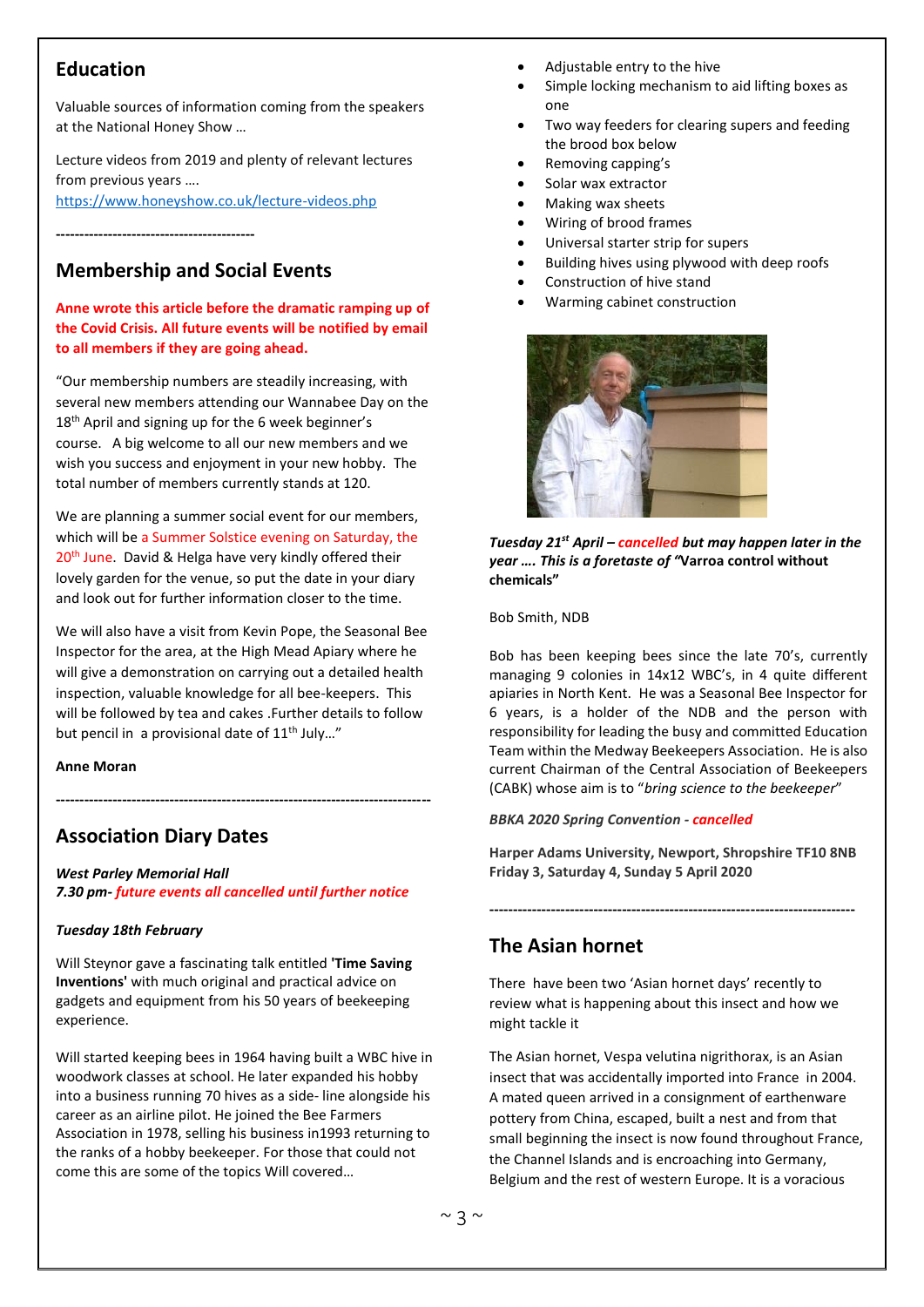predator of other insects, including honey bees and as there is no competition and the native insects have no defence, it has wrought havoc wherever it has established itself. Away from the nest it is docile, but near the nest it is a ferocious beast. The sting is similar to our wasp, but it if threatened it attacks in hordes and has been responsible for at least eight deaths in France. It wants protein to feed the larvae in the nest and honey bees in hives are nothing but an easy protein 'Take Away'. The hornets 'hawk' outside the hive picking off returning bees which are loaded with pollen and nectar and so are not so manoeuvrable in flight. The hornet then flies to a branch, cuts off the bee's head, abdomen and wings and takes the muscle laden, protein rich thorax, the meat, back to its nest. Bees cannot defend themselves against the larger hornet, are picked off and eventually will not leave the nest. Weakened by lack of forage and fear, the colony fails and is then invaded by the hornets which kill and carry off everything edible.

The Asian hornet is slightly smaller than our native hornet, has an all-black thorax and the legs are yellow and black. Look on the web for help with identification and look at ahat.org.uk. for further information.

Last sections of the legs are yellow, black thorax, orange 'tail'…..





Asian hornet



European hornet

To help combat the incursion of these insects, beekeeping associations are setting up 'AHAT's, Asian Hornet Action Teams, to put out traps and bait stations to see where, and if, the insect turns up. The two AHAT days were a reprise of news, progress and techniques, a coming together of associations to share best practice, be updated by the NBU and made aware of the latest scientific news. The first was excellently run by Somerset BKA and included workshops. The second was run by the BBKA and was more reporting by the NBU. Both were immensely useful.

It is difficult to know when the hornet will appear in the UK in numbers. The insect is now pretty well ensconced in the Channel Islands, where the islanders are fighting tough rear guard action. If the hornet reaches a population level on the French mainland where competition for space becomes fierce, more insects will be pushed to find new habitats, and even without that driver, the hornet has expanded across France at an average 78 Km per year.

#### So, what can we do?....

At the moment the NBU and APHA are working to prevent incursion. Every report is checked, and in 2019, there were eight thousand reports (!), four thousand of which were identified as not being Asian hornet. It is the other four thousand that are the worry. It is here that the AHATs will be a front line body. The NBU will be using the AHAT members to check out these sightings. That means that the AHATs must be aware and ready to act. This will be by putting out bait stations, seeing if Asian hornets do turn up and if so, notifying the authorities. The first notification should be by using the Asian Hornet Watch app.

Asian Hornet Watch app. is available on Google, Android and Apple. If you don't have his app. on your phone, download it now. It is free, safe and immensely useful. The app. contacts the NNSS, Non Native Species Secretariat, which notifies the NBU which will check the report, and either ask the local AHAT to check it out or if the sighting is an Asian hornet, will swing into action sending seasonal and regional bee inspectors to the site.

Another app, which is gaining popularity is 'what3words'. This app. divides the country, indeed the whole world, into 3 metre x 3metre squares, and gives each one a unique three word designation. For example, my home is at 'smelt, snack, hood'. If this was given to the Police, Fire or Ambulance, they would know exactly where to go to. The same can be used for any Asian hornet sighting. The app. is free and safe, so if you have a sighting, take a picture, put in the what3 words designation, and send it to Asian Hornet Watch. The NBU will then be informed, will contact the local AHAT and, if it is a confirmed sighting, take action and send seasonal and regional bee inspectors to site to deal with the hornet and destroy the nest.

At BADS the AHAT comprises eight association members, all but one of whom attended one of the Asian hornet days.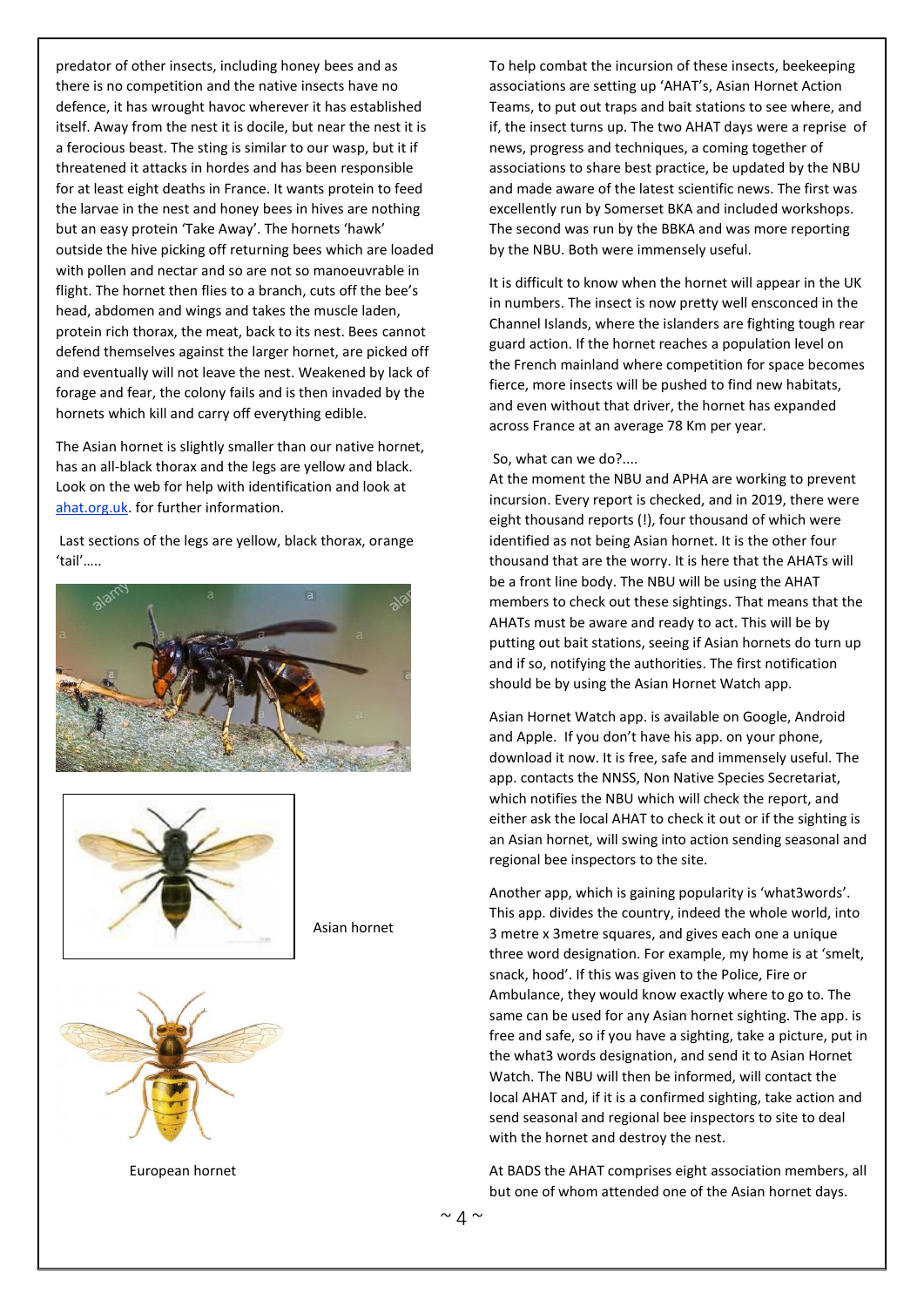On Wednesday 26<sup>th</sup> February the AHAT coordinators from BADS, Blandford, Dorchester and Weymouth, Dorset county, East Dorset, New Forest, Sherbourne and West Dorset met in Dorchester to pool resources and combine efforts in working to meet the Asia Hornet threat.

The outcome was to set up a 'WhatsApp' group for communication and use 'Dropbox' for the exchange of information, talks, etc. It was also decided to have combined days on April 6th, May 4<sup>th</sup>, September 7<sup>th</sup> and October 5th when all the coordinators would ask as many members as possible to put out and then check hornet traps. This will give us good coverage across a wide geographical area. We also decided on a protocol when taking calls from the public and how best to advise them and to look into a combined purchase of Suterra/Trappit, the liquid lure that has proven to be the most effective. The BADS team will be asking all members to put out traps on the defined days and the team will be able to supply Trappit for members for those days. The location of the traps will need to be recorded, and the team will do this using Google MyMaps. Each AHAT will have its own coloured map pin so we will be able to see just where we have trapped. If you have hornet trap, please check that it's in working order ready for the days; if you don't we hope to be able supply some.

This is containment. If an Asian hornet is seen. The NBU gets involved, traces it back to the nest and the nest is destroyed. At the moment the NBU believes that we can hold the insect at bay. There is a lot of work going on to find a selective and effective way of killing the hornet. The two main hopes are a hornet specific insecticide, fungicide or some way of disrupting its breeding potential or its lifecycle. All are long term, so for the moment we will continue to monitor, trace and destroy the nest.

Shortly the AHA Team will put out to all members what we hope will be helpful guidance on how to deal with possible sightings and queries from members of the public and advice on trapping; and please, get your traps ready.

**-------------------------------------------------------------------------------**

**Peter Darley**

**BADS AHAT Coordinator**

#### *Honeyland*

Macedonian directors Tamara Kotevska and Ljubo Stefanov were researching in a remote mountainous area of Macedonia for a short nature documentary. They noticed beehives behind a rock on the mountain where they were filming. This led them to Hatidze Muratova, one of Europe's last wild beekeepers, who uses ancient methods passed down through the generations for harvesting wild honey. What followed was a documentary filmed over 3 years

about her life and relationship to a newcomer family who decided to keep bees the modern way. Honeyland was the first film to compete for both the best documentary award and [best international feature film at the Oscars but](https://www.bbc.co.uk/news/entertainment-arts-51136829)  unfortunately didn't win either despite having gained widespread acclaim at other film festivals.

Available from Amazon





------------------------------------------------------------------------------

#### **Commentary**

#### *Beekeeping in India*

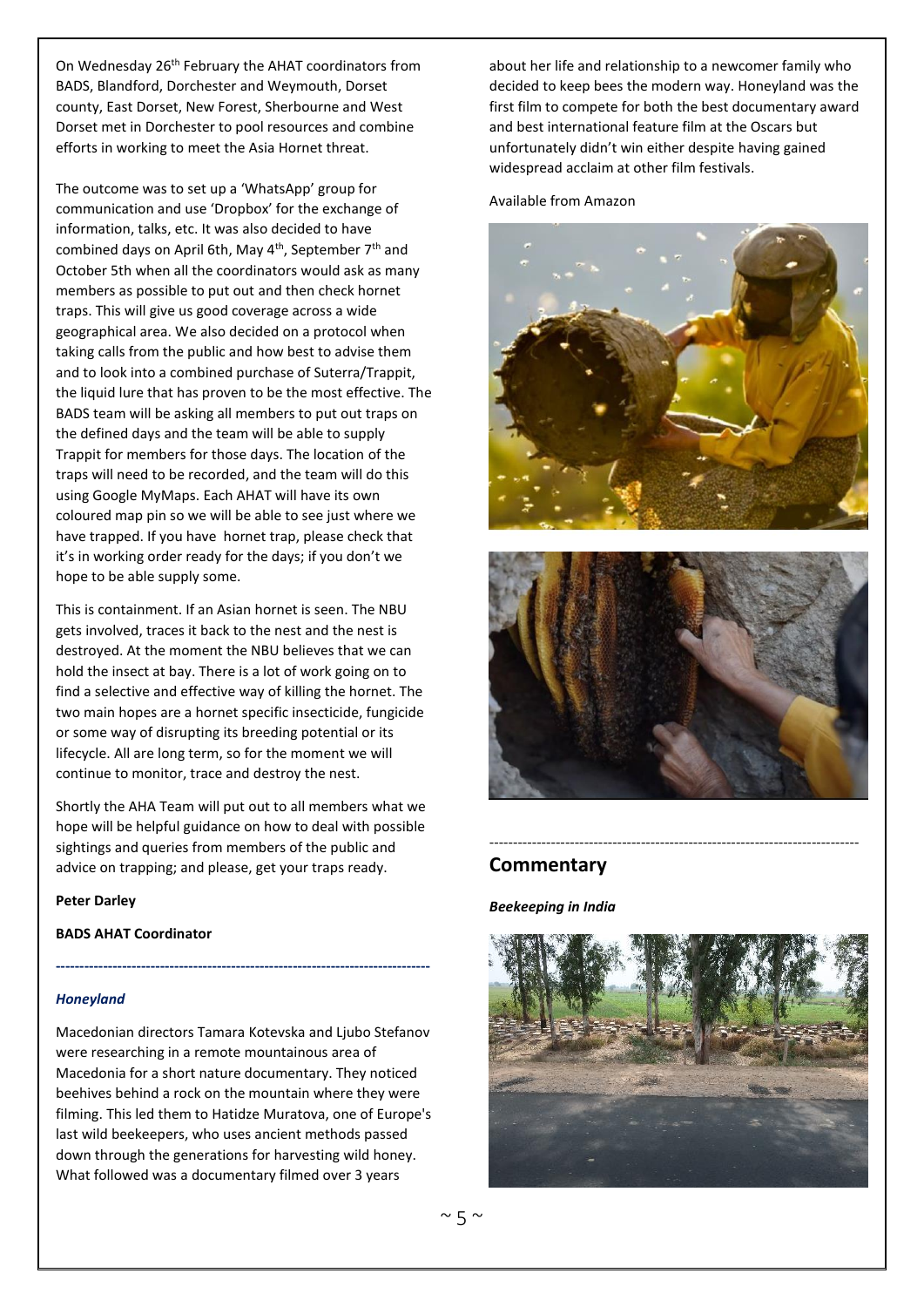#### **Roadside Bee Hives in March, North West India …**

Beekeeping in India has been mentioned in ancient scriptures and depicted in Mesolithic Rock paintings. Scientific methods of beekeeping only started in the late 19th century, although records of taming honeybees and using in warfare are seen in the early 19th century. After Indian Independence, beekeeping was promoted through various rural developmental programs. Five species of bees that are commercially important for natural honey and beeswax production are found in India.

**-----------------------------------------------------------------------------**

#### **Adrian Rozkovec**

## **Talk by BADSBKA and NF&DBKA to Dorset Koi Keepers**

Those of you who attended the AGM already know the answer to the question "What is the connection between bees and Koi Carp?". I have to admit that I did not know and was slightly puzzled when we were asked by Dorset Koi Keepers to give a talk about beekeeping and a history of beekeeping in New Forest. The answer is - Propolis. Propolis is widely used as fish food supplement and as a remedy for fish external injuries.



I should have guessed really as in Eastern European countries Propolis is used more than in the UK. I myself have used a propolis tincture for a sore throat since I was 12 y.o. Also, our Russian customers who live in the UK have asked if we sell honey with propolis as they buy this from a Latvian beekeeper in London for about £20 per 12oz jar. As propolis is not easily mixable I have still to work out the method to try to make honey with propolis. Google suggested ether freeze, grate it and mix propolis powder with honey or vaporise alcohol from the tincture by heating and mix with honey. If you are making honey with propolis maybe you can share your method?

Dave Neal was the main speaker and gave a long talk about bees and beekeeping in general. I had only 15 minutes to talk about propolis, it's qualities, how bees collect and use it. I have to confess – it was my first public talk and I was

very, very nervous, but I was told that I did ok. Finally, Martin Riseam (NF&DBKA) told us briefly about history of beekeeping in New Forest. It was no surprise to find that there were fall outs between the clubs and BBKA but the tendency was – any serious problem and they all came together.

#### **Alla Neal**

### **----------------------------------------------------------------------------- The National Honey Monitoring Scheme**

#### <https://honey-monitoring.ac.uk/>

**Adrian Dwyer joined the scheme, outlined below followed by a brief summary of Adrian's results and comments.** 

#### Our overall aim

Both honeybees and wild bees have suffered declines in recent years. These are thought to be linked to agricultural intensification, including pesticide use and loss of habitats/ floral resources, as well as the emergence of new diseases and climate change. Their sensitivity to the way we manage land in the UK has long been a cause for concern. However, this same sensitivity makes honeybees ideal for monitoring changes in the countryside over time and at a national scale - due to the large distances over which honeybees forage, often traveling many kilometres from their hives. The honey collected by honeybees contains incredibly valuable information on the state of the landscape the bees live in and environmental pressures they are exposed to.

**Working in partnership with UK beekeepers, the National Honey Monitoring Scheme aims to use honeybees to monitor long-term changes in the condition and health of the UK countryside. However, we need the help of beekeepers if this scheme is to work.**

#### What are we going to do?

With the help of beekeepers we would like to collect honey samples from across the UK and continue to do this for many years. These samples will analysed using advanced DNA barcoding techniques to identify the species of plant pollen present. This will tell us what bees are feeding on in different parts of the country and at different times of year. This information will help us identify possible threats to the floral resources of pollinating insects.

All of the honey samples you send use will be carefully archived to enable future investigations of other threats to bees, including pesticide residues and the presence of certain bee diseases.

As part of the monitoring scheme we will also ask you to provide a few basic facts about your bee hives to help us put our results into context. This will include:

How much honey is the hive or apiary producing?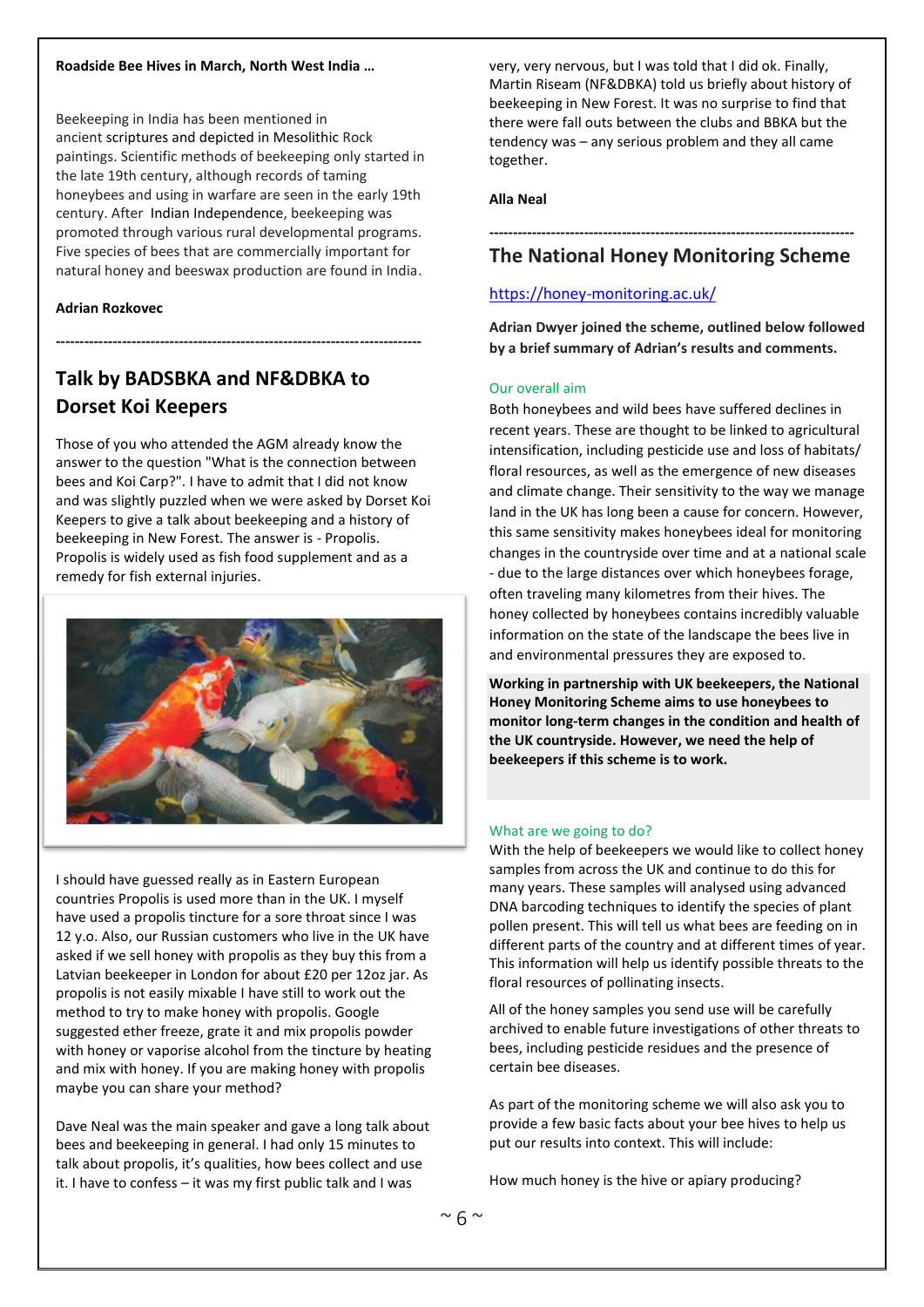#### Have you had any hive deaths? Have you had any diseases, have you treated them for

these diseases and did this have any effect?

#### Supporting beekeepers

Fully anonymised data showing regional differences in flowers visited by bees will be made available to the beekeeper's website account. This will include information on what you bees have been feeding on based on a DNA analysis of pollen, as well as what habitats – including those important for foraging bees – surround your hive location.

Identification of plant species present will be determined by matching of sequence data to a database of all publically available plant DNA sequences. Identification, will be to the closest match and cannot be used for certification purposes.

Also provided is a breakdown of crops and other habitats surrounding your apiary, based on the analysis of satellite images.

All the data we collect will be totally confidential, but this information will help us understand how environmental factors affect floral resources. Further, in creating a longterm archive of honey (and potentially in the future other hive products such as pollen stores) we hope to support future research into beekeeping.

#### Where next?

The archived honey collected through the Honey Monitoring Schemes will provide a uniquely valuable resource for researchers. Based on consultations with beekeepers, the key areas we hope to explore in future include:

#### Pathogens

We have already undertaken pilot studies to explore new DNA based approaches, for the early detection of known bee diseases - bacterial (e.g. Foulbrood), fungal (e.g. Nosema) and viruses (e.g. Chronic Bee Paralysis Virus and Deformed Wing Virus). We hope to develop these methods further in future.

#### Molecular and Chemical Certification of Honey

Within the current scheme we identify the pollen within honey by sequencing a small part of a single plant-specific gene which has the most comprehensive database for plants. Although one gene is perfect for our purpose, environmental monitoring of change (we follow the sequence rather than the identification given), it is less ideal for the certification of honey. We have to give the closest match to the region we have sequenced; sometimes this is to the plant species level, other times it is only the plant family. It is known that different genes are better at identifying different plant species than others. We would like to develop an advanced multiple gene approach alongside chemical analysis to provide a more accurate picture of both the pollen content and carbohydrate composition of UK honey for certification purposes.

#### **Pesticides**

We have recently analysed samples from the scheme to investigate the presence of neonicotinoid pesticides residues in honey across the UK (**see [the article here](https://honey-monitoring.ac.uk/journals.plos.org/plosone/article?id=10.1371/journal.pone.0189681;%20www.sciencejournalforkids.org/science-articles/how-do-pesticides-get-into-honey)**). We hope to extend this work in future to look for a wider range of pesticides in honey samples from different regions.

Attached is part of the report I received recently, from a sample I took in July.

#### Top 15 most abundant taxa in the sample



I was really surprised in the result. My hives are next to a very small bramble bush but despite being an urban environment, the girls are clearly finding brambles elsewhere.

**-------------------------------------------------------------------------------**

It might encourage other people to join the scheme.

#### **Adrian Dwyer**

### **Report from Dudsbury**

I have been trickle feeding fondant at both apiaries and we appear to have survived the winter relatively unscathed apart from a colony at High Mead that Kevin Pope pointed out as struggling on his last visit, only containing very few bees. It was not united in autumn as I didn't really know why it was weak and preferred to err on the side of caution. The colonies at Dudsbury are still alive and flying though it is very wet underfoot. A large tree fell adjacent to the parking space there but didn't affect the hives. There is quite a range of development in the colonies and a big variation in the amount of stores. The brood of one colony at High Mead had the appearance associated with a drone laying queen. I removed her and put the small colony that I mentioned previously, on top.

#### **Kelly Smith**

**-------------------------------------------------------------------------------**

**Greek Orange Honey Cake with Pistachios** *Ingredients for the cake…..*